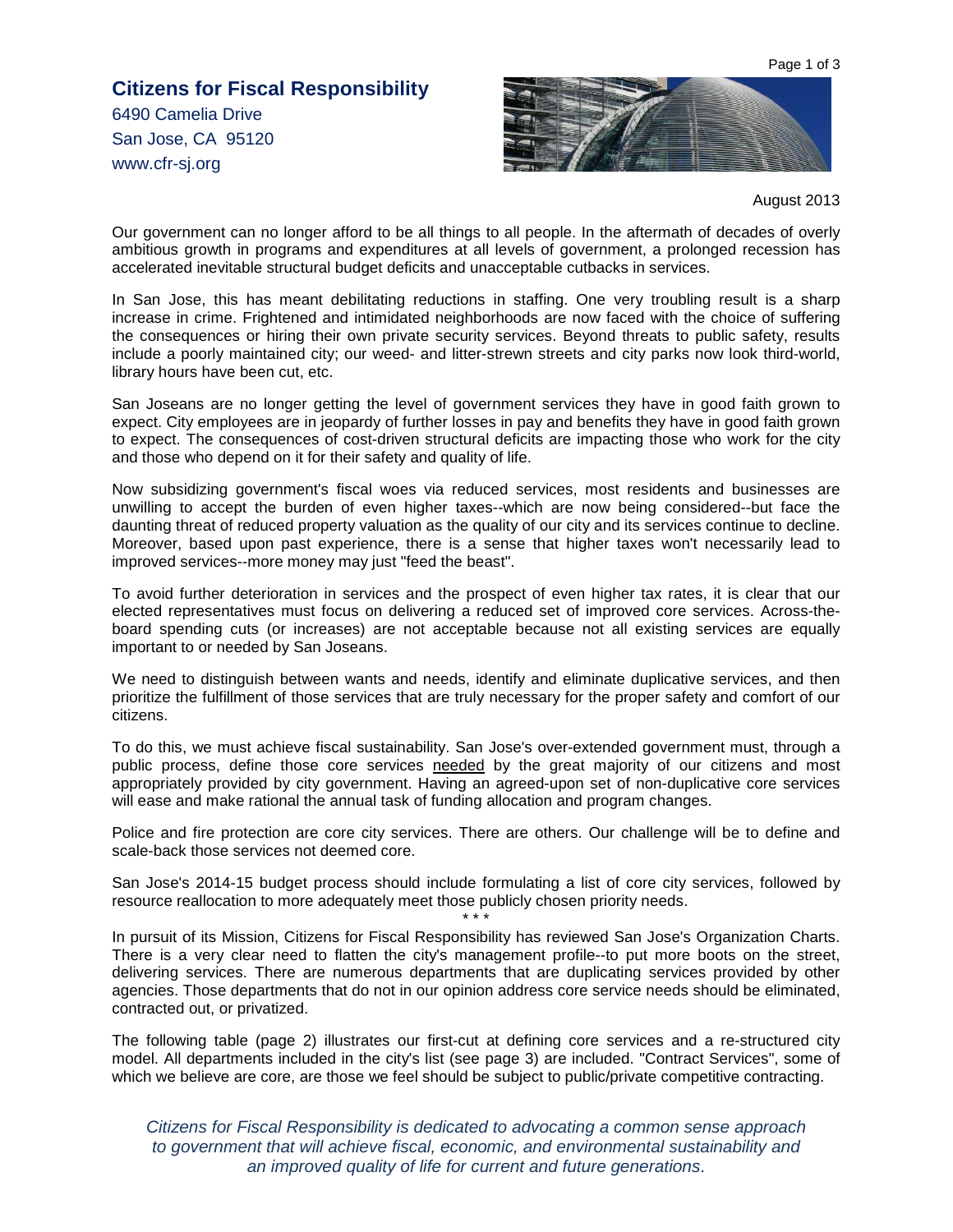| <b>Department</b>        | <b>Function</b>                                           | Core? | <b>Formerly</b>              |
|--------------------------|-----------------------------------------------------------|-------|------------------------------|
| Fire                     | Fire Fighting                                             | yes   |                              |
| Police                   | Patrol                                                    | yes   |                              |
|                          | Investigation                                             | yes   |                              |
|                          | <b>Crime Prevention/Public Outreach</b>                   | yes   |                              |
|                          | Planning, Building, Code General Land Use Planning/Zoning | yes   |                              |
|                          | Regulate/Facilitate Private Development                   | yes   | Public Works                 |
|                          | Natural and Energy Resources Protection                   | yes   | <b>Environment/Utilities</b> |
| <b>Public Works</b>      | Sewer (Wastewater)                                        | yes   | Environment/Utilities        |
|                          | <b>Water Pollution Control Plants</b>                     | yes   | <b>Environment/Utilities</b> |
|                          | Pavement management                                       | yes   | Transportation               |
|                          | <b>Street Landscaping</b>                                 | yes   | Transportation               |
|                          | <b>Traffic Maintenance/Control</b>                        | yes   | Transportation               |
|                          | Stormwater Management                                     | yes   | <b>Environment/Utilities</b> |
| Manager's Office         | <b>Budget</b>                                             | yes   |                              |
|                          | Communication/ Information Tech                           | yes   |                              |
|                          | <b>Retirement Services</b>                                | yes   | Finance                      |
|                          | Tax Collection (Business, Other)                          | yes   | Finance                      |
|                          | <b>Human Resources</b>                                    | yes   |                              |
| <b>Contract Services</b> | <b>Emergency Response</b>                                 | yes   | Fire                         |
|                          | <b>Fire Prevention</b>                                    | yes   | Fire                         |
|                          | <b>Emergency Response</b>                                 | yes   | Police                       |
|                          | Library                                                   | no    | Library                      |
|                          | <b>Community Development/Investment</b>                   | no    | Housing                      |
|                          | Housing Development/Preservation                          | no    | Housing                      |
|                          | Neighborhood Devel/Stabilization                          | no    | Housing                      |
|                          | Development Plan Review                                   | no    | Planning                     |
|                          | <b>Construction Inspection</b>                            | no    | Planning                     |
|                          | <b>Animal Care/Services</b>                               | no    | Public Works                 |
|                          | <b>Municipal Water</b>                                    | no    | Environment/Utilities        |
|                          | Recycling/Garbage                                         | yes   | Environment/Utilities        |
|                          | Parks                                                     | yes   | <b>PRNS</b>                  |
|                          | <b>Sports Facilities</b>                                  | yes   | <b>PRNS</b>                  |
|                          | <b>Community Centers</b>                                  | yes   | <b>PRNS</b>                  |
|                          | <b>Golf Courses</b>                                       | no    | <b>PRNS</b>                  |
|                          | Gymnasiums                                                | no    | <b>PRNS</b>                  |
|                          | <b>Fitness Rooms</b>                                      | no    | <b>PRNS</b>                  |
|                          | <b>Youth Centers</b>                                      | no    | <b>PRNS</b>                  |
|                          | Ped/Bike Trails                                           | no    | <b>PRNS</b>                  |
|                          | Office of Economic Development                            | no    |                              |
|                          | <b>Parking Services</b>                                   | no    | Transportation               |
|                          | Airport                                                   | yes   |                              |
| Auditor                  |                                                           | yes   |                              |
| <b>City Clerk</b>        |                                                           | yes   |                              |
| City Attorney            | Make elective office & contract legal services            | yes   |                              |
|                          | Independent Police Auditor                                | yes   |                              |

## **Budget & Taxation Committee Proposed City Departments**

Citizens for Fiscal Responsibility is dedicated to advocating a common sense approach to government that will achieve fiscal, economic, and environmental sustainability and an improved quality of life for current and future generations.